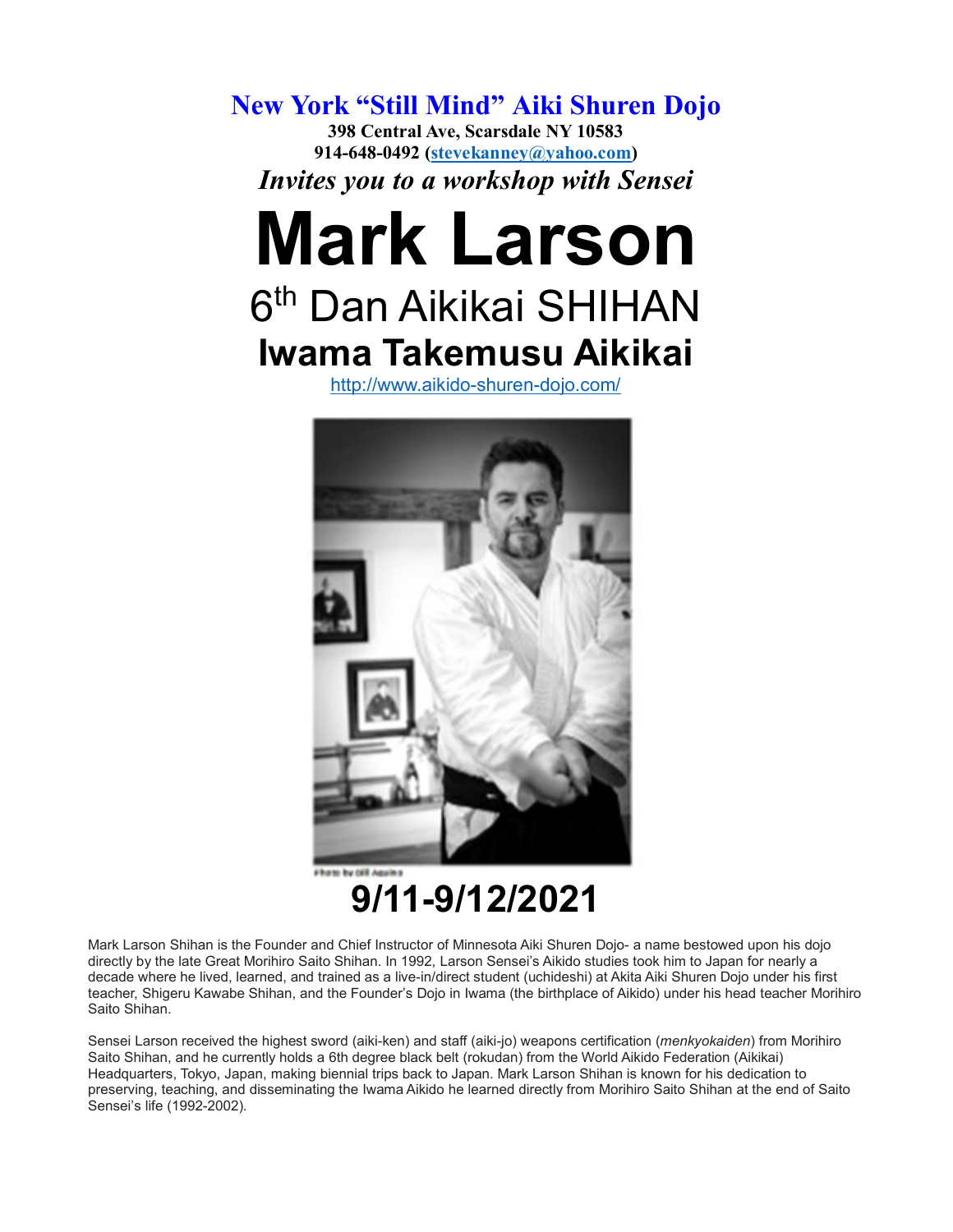## Tentative Schedule:

Saturday Sept. 11, 2021

| Children's (Ages 6+)<br>Children Keiko: | 9:30am to 10:15am      |
|-----------------------------------------|------------------------|
| Adult Keiko:                            | 10:30am to 12:30pm     |
| Lunch:                                  | 12:30 to 2:30pm        |
| <b>Adult Keiko:</b>                     | $2:30$ pm to $4:30$ pm |

## **Saturday \*\*\*\*\*\*Dinner Party @ Local Park TBA**

Sunday Sept. 12, 2021

Adult Keiko: 10:00am to 12:00pm

Fees: Entire Seminar: \$100 Saturday only: \$70 Sunday only: \$50 Children: \$20 first child, \$10 for 2<sup>nd+</sup>

Sign up in advance requested so we can order enough Covid-19 rapid tests.